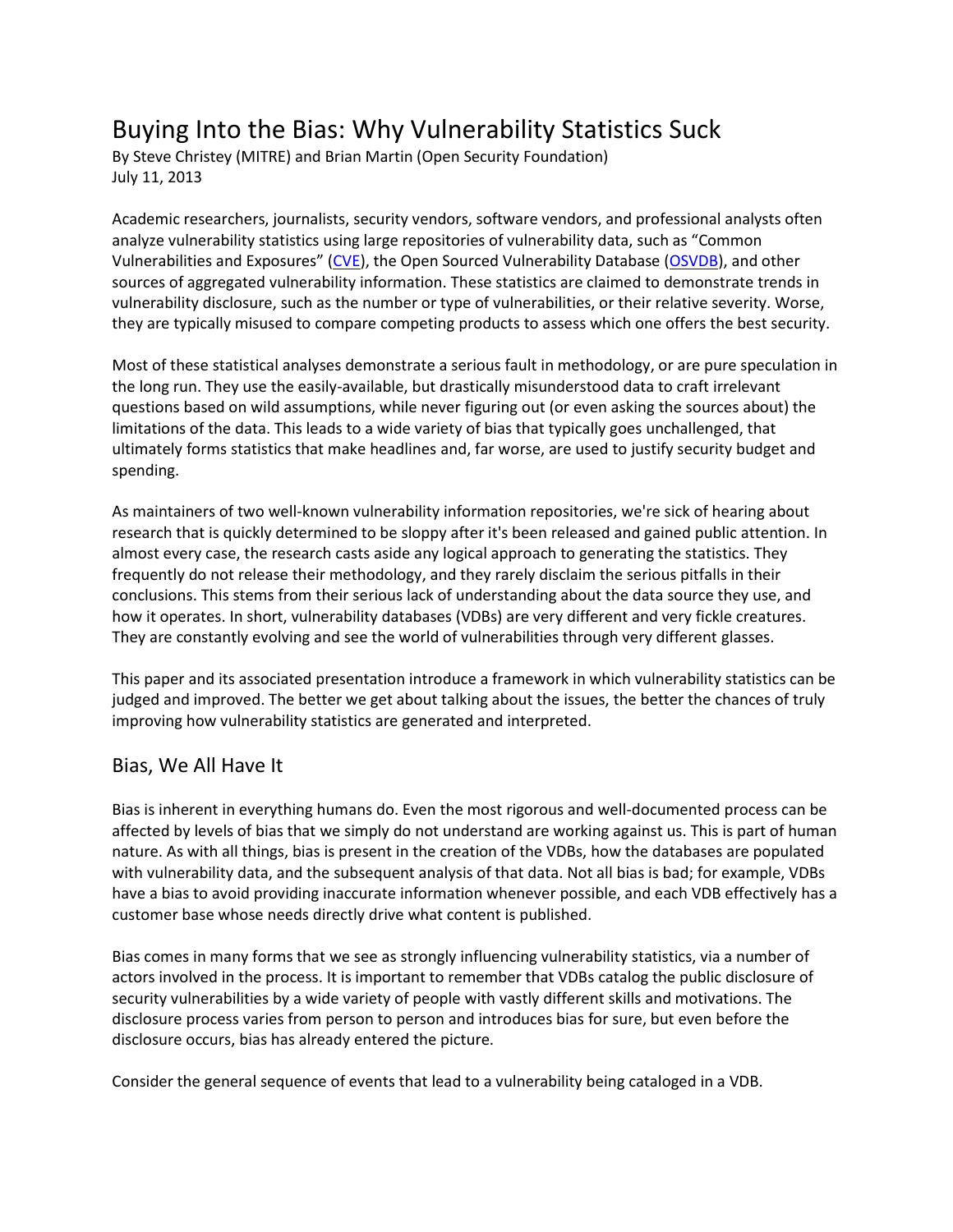- 1. A researcher chooses a piece of software to examine.
- 2. Each researcher operates with a different skill set and focus, using tools or techniques with varying strengths and weaknesses; these differences can impact which vulnerabilities are capable of being discovered.
- 3. During the process, the researcher will find at least one vulnerability, often more.
- 4. The researcher may or may not opt for vendor involvement in verifying or fixing the issue.
- 5. At some point, the researcher may choose to disclose the vulnerability. That disclosure will not be in a common format, may suffer from language barriers, may not be technically accurate, may leave out critical details that impact the severity of the vulnerability (e.g. administrator authentication required), may be a duplicate of prior research, or introduce a number of other problems.
- 6. Many VDBs attempt to catalog all public disclosures of information. This is a "best effort" activity, as there are simply too many sources for any one VDB to monitor, and accuracy problems can increase the expense of analyzing a single disclosure.
- 7. If the VDB maintainers see the disclosure mentioned above, they will add it to the database if it meets their criteria, which is not always public. If the VDB does not see it, they will not add it. If the VDB disagrees with the disclosure (i.e. believes it to be inaccurate), they may not add it.

By this point, there are a number of criteria that may prevent the disclosure from ever making it into a VDB. Without using the word, the above steps have introduced several types of bias that impact the process. These biases carry forward into any subsequent examination of the database in any manner.

# Types of Bias

Specific to the vulnerability disclosure aggregation process that VDBs go through every day, there are four primary types of bias that enter the picture. Note that while each of these can be seen in researchers, vendors, and VDBs, some are more common to one than the others. There are other types of bias that could also apply, but they are beyond the scope of this paper.

*Selection bias* covers what gets selected for study. In the case of disclosure, this refers to the researcher's bias in selecting software and the methodology used to test the software for vulnerabilities; for example, a researcher might only investigate software written in a specific language and only look for a handful of the most common vulnerability types. In the case of VDBs, this involves how the VDB discovers and handles vulnerability disclosures from researchers and vendors. Perhaps the largest influence on selection bias is that many VDBs monitor a limited source of disclosures. It is not necessary to argue what "limited" means. Suffice it to say, no VDB is remotely complete on monitoring every source of vulnerability data that is public on the net. Lack of resources - primarily the time of those working on the database - causes a VDB to prioritize sources of information. With an increasing number of regional or country-based CERT groups disclosing vulnerabilities in their native tongue, VDBs have a harder time processing the information. Each vulnerability that is disclosed but does not end up in the VDB, ultimately factors into statistics such as "there were X vulnerabilities disclosed last year".

*Publication bias* governs what portion of the research gets published. This ranges from "none", to sparse information, to incredible technical detail about every finding. Somewhere between selection and publication bias, the researcher will determine how much time they are spending on this particular product, what vulnerabilities they are interested in, and more. All of this folds into what gets published.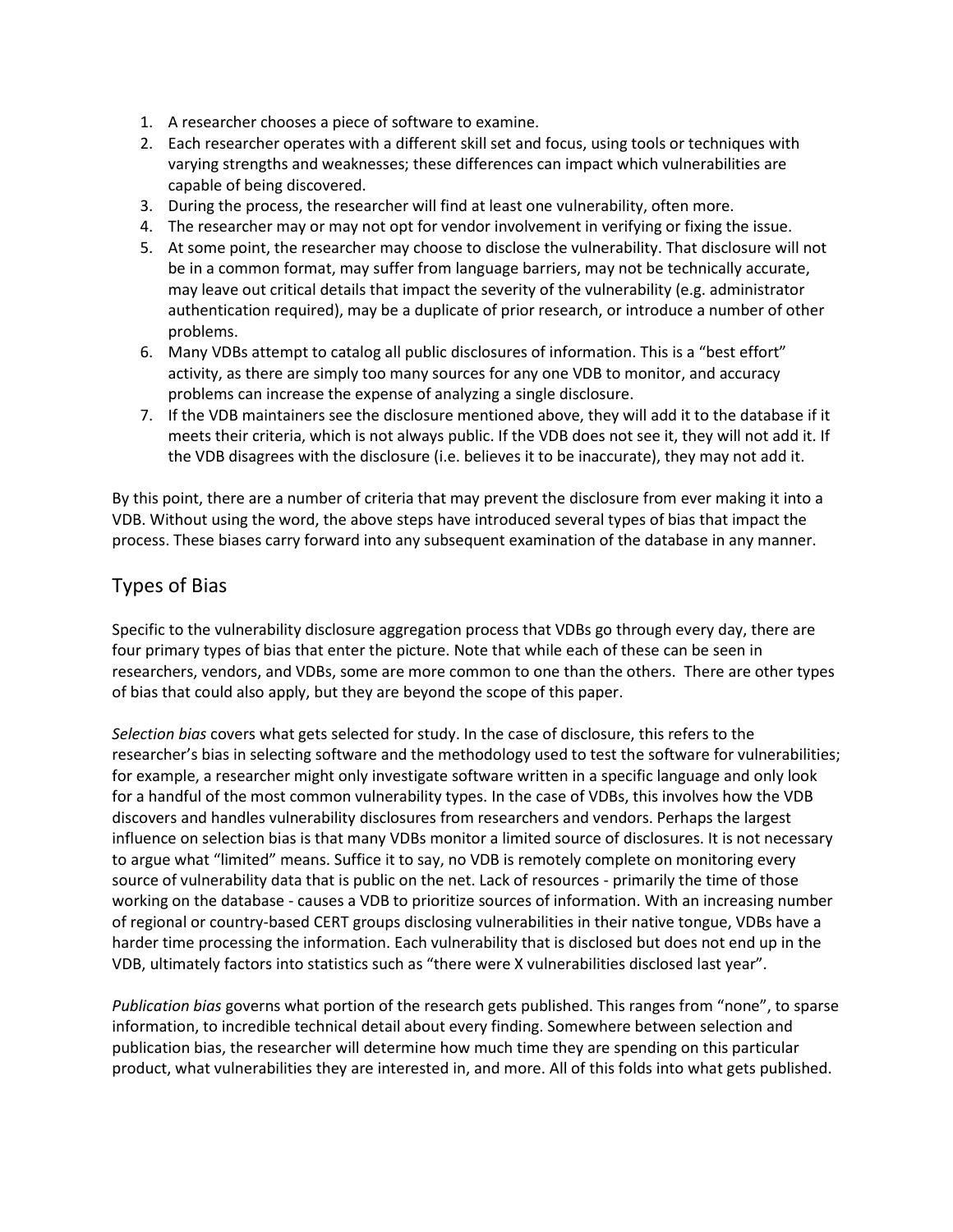VDBs may discover a researcher's disclosure, but then decide not to publish the vulnerability due to other criteria.

*Abstraction bias* is a term that we crafted to explain the process that VDBs use to assign identifiers to vulnerabilities. Depending on the purpose and stated goal of the VDB, the same 10 vulnerabilities may be given a single identifier by one database, and 10 identifiers by a different one. This level of abstraction is an absolutely critical factor when analyzing the data to generate vulnerability statistics. This is also the most prevalent source of problems for analysis, as researchers rarely understand the concept of abstraction, why it varies, and how to overcome it as an obstacle in generating meaningful statistics. Researchers will use whichever abstraction is most appropriate or convenient for them; after all, there are many different consumers for a researcher advisory, not just VDBs. Abstraction bias is also frequently seen in vendors, and occasionally researchers in the way they disclose one vulnerability multiple times, as it affects different software that bundles additional vendor's software in it.

*Measurement bias* refers to potential errors in how a vulnerability is analyzed, verified, and catalogued. For example, with researchers, this bias might be in the form of failing to verify that a potential issue is actually a vulnerability, or in over-estimating the severity of the issue compared to how consumers might prioritize the issue. With vendors, measurement bias may affect how the vendor prioritizes an issue to be fixed, or in under-estimating the severity of the issue. With VDBs, measurement bias may also occur if analysts do not appropriately reflect the severity of the issue, or if inaccuracies are introduced while studying incomplete vulnerability disclosures, such as missing a version of the product that is affected by the vulnerability. It could be argued that abstraction bias is a certain type of measurement bias (since it involves using inconsistent "units of measurement"), but for the purposes of understanding vulnerability statistics, abstraction bias deserves special attention.

Measurement bias, as it affects statistics, is arguably the domain of VDBs, since most statistics are calculated using an underlying VDB instead of the original disclosures. As the primary sources of vulnerability data aggregation, several factors come into play when performing database updates.

### Why Bias Matters, in Detail

These forms of bias can work together to create interesting spikes in vulnerability disclosure trends. To the VDB worker, they are typically apparent and sometimes amusing. To an outsider just using a data set to generate statistics, they can be a serious pitfall.

In August, 2008, a single researcher using rudimentary, yet effective methods for finding symlink vulnerabilities single handedly caused a significant spike in symlink vulnerability disclosures over the past 10 years. Starting in 2012 and continuing up to the publication of this paper, a pair of researchers have significantly impacted the number of disclosures in a single product. Not only has this caused a huge spike for the vulnerability count related to the product, it has led to them being ranked as two of the top vulnerability disclosers since January, 2012. Later this year, we expect there to be articles written regarding the number of supervisory control and data acquisition (SCADA) vulnerabilities disclosed from 2012 to 2013. Those articles will be based purely on vulnerability counts as determined from VDBs, likely with no mention of why the numbers are skewed. One prominent researcher who published many SCADA flaws has changed his personal disclosure policy. Instead of publicly disclosing details, he now keeps them private as part of a competitive advantage of his new business.